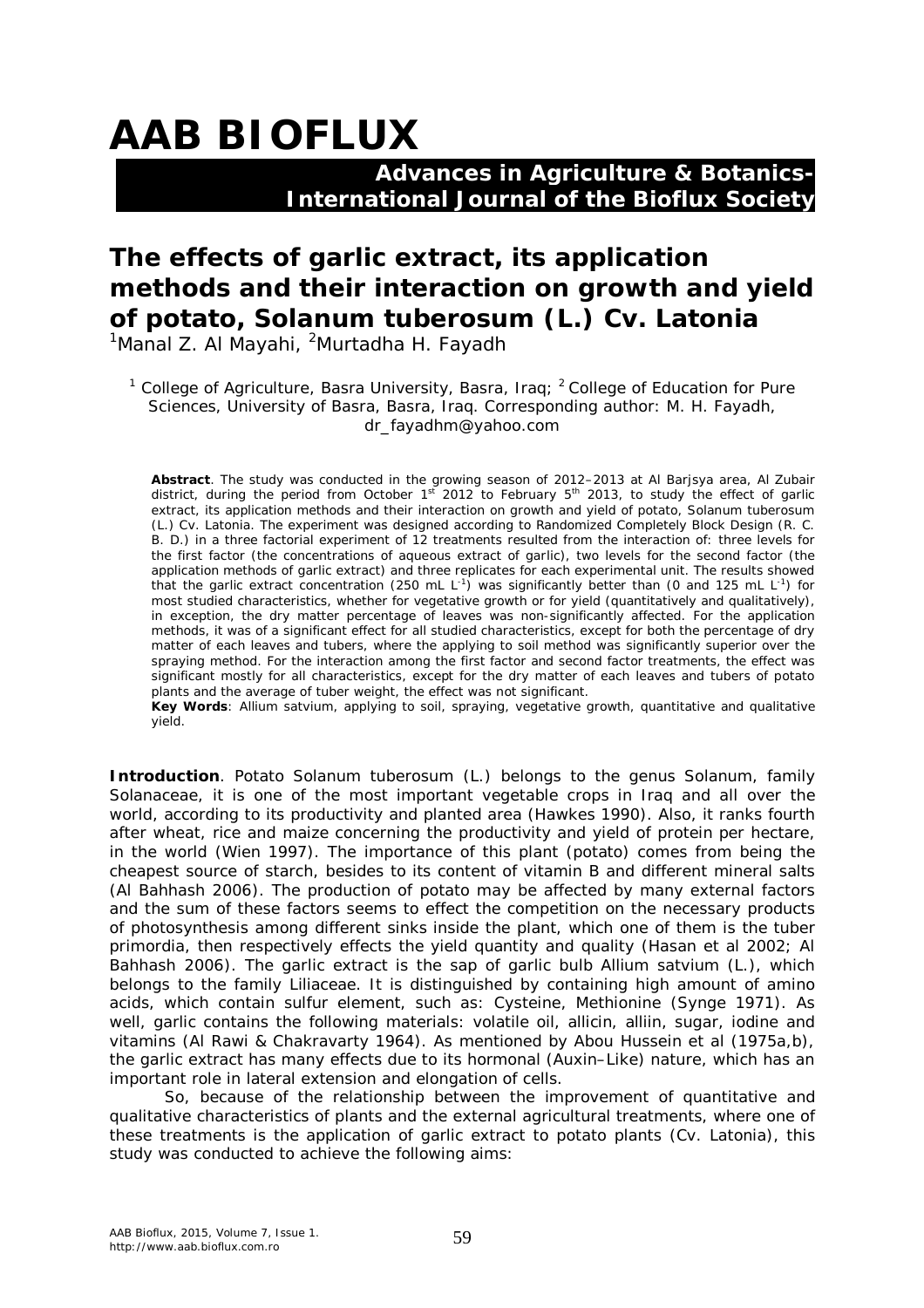1. The usage of natural and environment friendly matters, to increase the yield of potato quantitatively and qualitatively by treating the plants with the aqueous extract of garlic, which contains natural compounds and materials.

2. To study the range of quantitative increment of productivity, per area unit.

#### **Material and Method**

**Location of the study**. This study was conducted in the 2012 growing season during the Autumn farm loop at Al Barjsya area, Al Zubair District within the desert lands located at south-east of Basra province. Table 1 shows some physical and chemical properties of the field soil and irrigation water.

Table 1

|                                                                                                              | <b>Soil Properties</b>                      |             | Values          |
|--------------------------------------------------------------------------------------------------------------|---------------------------------------------|-------------|-----------------|
|                                                                                                              | Electrical conductivity (EC) (dS $m^{-1}$ ) |             | 4.67            |
|                                                                                                              | Potential of hydrogen (pH)                  |             | 8.07            |
|                                                                                                              | Total nitrogen $(g Kg^{-1})$                |             | 0.34            |
|                                                                                                              | Available phosphorous (mg Kg-1)             |             | 2.7             |
| Organic matter (g Kg <sup>-1</sup> soil)                                                                     |                                             | 0.43        |                 |
|                                                                                                              |                                             | Sand $(\%)$ | 68              |
| Silt $(\%)$<br>Soil separate                                                                                 |                                             | 21          |                 |
| Clay $(\%)$                                                                                                  |                                             | 11          |                 |
|                                                                                                              | Soil Texture                                |             | Lomey sand soil |
|                                                                                                              | Electrical conductivity (EC) (dS $m^{-1}$ ) |             | 7.9             |
| Irrigation water properties                                                                                  | Potential of hydrogen (pH)                  |             | 7.3             |
| * Camples were analyzed at the laboratories of field crops department. College of Agriculture, University of |                                             |             |                 |

Physical and chemical properties of the field soil and irrigation water\*

Samples were analyzed at the laboratories of field crops department, College of Agriculture, University of Basra.

Table 2

Weekly averages of high and low temperature (°C), and the percentage of relative humidity during the season of experiment

| Month    | Week            | High temp.          | Low temp.           | Relative humidity |
|----------|-----------------|---------------------|---------------------|-------------------|
|          |                 | $^{\prime\circ}$ C) | $^{\prime\circ}$ C) | (%)               |
|          | 1 <sup>st</sup> | 41.3                | 22.9                | 31.2              |
| October  | 2 <sup>nd</sup> | 37.4                | 23.4                | 44.9              |
|          | 3 <sup>rd</sup> | 36.2                | 20.0                | 36.7              |
|          | 4 <sup>th</sup> | 34.8                | 19.7                | 38.5              |
|          | 1 <sup>st</sup> | 33.6                | 19.3                | 57.1              |
|          | 2 <sup>nd</sup> | 33.1                | 17.1                | 57.8              |
| November | 3 <sup>rd</sup> | 32.7                | 16.4                | 57.9              |
|          | 4 <sup>th</sup> | 32.2                | 16.5                | 56.4              |
|          | 1 <sup>st</sup> | 31.8                | 17.1                | 55.9              |
|          | 2 <sup>nd</sup> | 29.8                | 14.9                | 55.1              |
| December | 3 <sup>rd</sup> | 22.4                | 14.7                | 63.2              |
|          | 4 <sup>th</sup> | 20.6                | 12.6                | 61.7              |
|          | 1 <sup>st</sup> | 18.3                | 11.7                | 62.8              |
| January  | 2 <sup>nd</sup> | 18.1                | 9.5                 | 70.2              |
|          | 3 <sup>rd</sup> | 17.9                | 7.2                 | 70.3              |
|          | 4 <sup>th</sup> | 17.2                | 4.3                 | 70.6              |

Agricultural procedures. The tubers (of 40–50 g weight) where planted on October 1<sup>st</sup>, 2012 after being stimulated for bud growth. The infected, mechanically damaged and big in size tubers where excluded. The planting was done inside 20 m lines, with a distance of 1 m between one line and another and a 30 cm between one planting hole and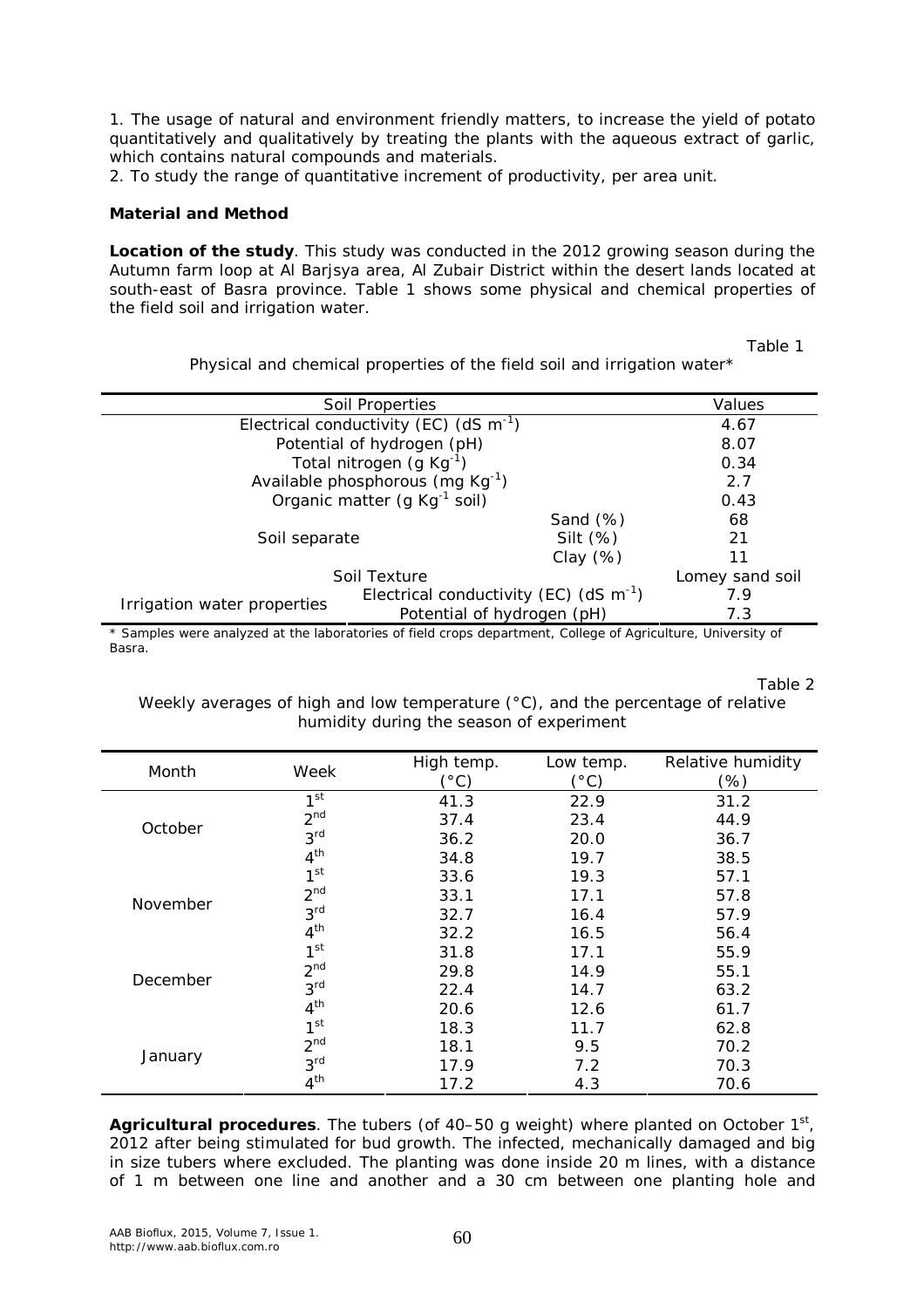another. The irrigation system used was the drip irrigation. All regular agricultural procedures were done in the field in order to product this crop, such as: irrigation, weeding, exporting as well as spraying the plants with protective sprays to control the diseases and insects, especially against early and late blight fungi, by using the fungicide (Intrakole) of  $(1.5 \text{ mL L}^{-1})$ , and against biting insect by using the insecticide (Diaznone) of (1.5 mL L<sup>-1</sup>), these procedures were done equally for all experimental units (Aboul Ees 2005). On January 25<sup>th</sup>, 2013, the irrigation had stopped for 10 days before harvesting, then a manual harvesting (hand pulled) was done for the whole field on February 2<sup>nd</sup>, 2013.

*Preparation of the aqueous extract of garlic juice concentrations (0, 125 and*  250 mL L<sup>-1</sup>). Local garlic cultivar was used to prepare the nutrition solution, where the garlic bulb was dismantled into cloves, peeled, cut into small pieces, blended by electrical blender, then the juice was extracted to get 250 mL of garlic juice then mixed with 1 L of distilled water (D.W.), so the highest concentration of garlic extract was prepared and so done to prepare the 125 mL L<sup>-1</sup> extract with 1 L D.W. in addition to 0 mL L<sup>-1</sup> concentration (the control).

The chemical composition of the aqueous extract of garlic juice is displayed in Table 3.

Table 3

| Important chemicals and minerals per 100 g of garlic juice* |  |
|-------------------------------------------------------------|--|
|                                                             |  |

| Chemicals & minerals   | Rates       |
|------------------------|-------------|
| Water                  | 59.00 g     |
| Calories               | 149.00 Kcal |
| Lipids                 | 0.50 g      |
| Carbohydrates          | 33.07 g     |
| Fiber                  | 2.10 g      |
| Manganese (Mn)         | 1672.00 mg  |
| Potassium (K)          | 401.00 mg   |
| Sulphur (S)            | 70.00 mg    |
| Calcium (Ca)           | 181.00 mg   |
| Phosphorus (P)         | 153.00 mg   |
| Magnesium (Mg)         | 25.00 mg    |
| Sodium (Na)            | 17.00 mg    |
| Vitamin B <sub>6</sub> | 1235.00 mg  |
| Vitamin C              | 31.00 mg    |
| Glutamic acid          | $0.805$ g   |
| Argenine               | $0.634$ g   |
| Aspartic acid          | $0.489$ g   |
| Leucine                | $0.308$ g   |
| Lysine                 | $0.273$ g   |

\* http://www.botanical-online.com/medicinalsalliumsativumangles.htm

*The date of applying the garlic extract*. After 21 days from planting, the applying of the extract was started on October 22nd, 2012 in precise. Where both application methods (applying to soil and spraying the leaves methods) had started at the same dates, the applying was done three times in one week intervals.

*Statistical design and analysis of the experiment*. The experiment has been designed according to randomized completely block design (R.C.B.D.) as a factorial experiment in two factors represented by 18 factorial treatments  $(3 \times 2 \times 3)$ . The first factor, the concentrations of aqueous extract of garlic it was of 3 levels (0, 125, and 250 mL  $L^{-1}$ ). The second factor was the application methods, it was of 2 levels (applying to soil and spraying the leaves methods), and all levels (experimental units) were in three replicates. The data was analyzed by using the statistical program SPSS program. While for comparing the averages of treatments, the revised lower significant difference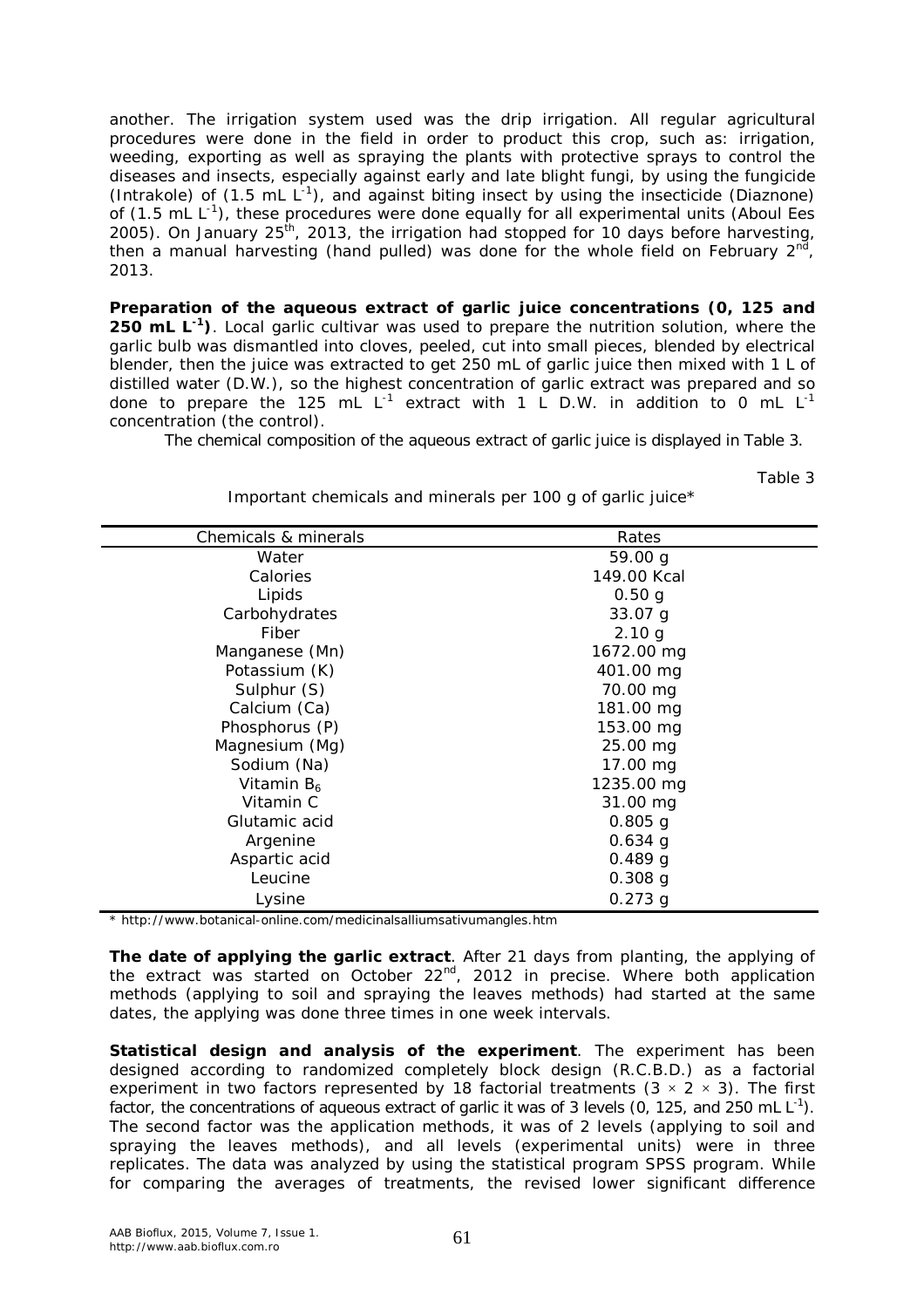(Revised L.S.D.) was used under 0.05 probability level, according to Al Rawi & Khalaf Allah (2000).

*Vegetative growth characteristics*. Ten plants were randomly chosen from each experimental unit, they were picked up from the middle (precisely) of each line, this action took place after 95 days from planting. The following indicators of vegetative growth were listed:

Plant height (cm). Measured from the stem – soil attachment point up to the developing top of each plant of the ten plants chosen.

Number of branches/plant. Accounted for the ten chosen plants above, after 95 days from planting, then their average was calculated.

Leaf area (cm<sup>2</sup>). Measured according to Morsy & Noor Eddin (1970), where the fourth mature leaf (located near to the developing top of the plant) was cut and weighted by a sensitive balance. Then a limited area ( $5\times5$  cm) from this leaf was cut and weighted, thereafter the whole leaf (the  $4<sup>th</sup>$  leaf above) area was found from the relationship between the whole leaf weight and the limited area weight.

Percentage of dry matter of leaves  $(\%)$ . The  $5<sup>th</sup>$  leaf of the ten plants was taken from their developing tops, cleaned, weighted and put in an oven under 70°C for 48 h until the weight was stable, this weight was enlisted, then the percentage of the dry matter of leaf was calculated from this equation:

 Dry weight of leaves Dry matter of leaves (%) = ـــــــــــــــــــــــــــــــــــــــــــــــــــــــــــــــــــــــــــــــ × 100

Fresh weight of leaves

#### *The yield and its components*

Tubers number/plant. Calculated as an average of tubers per one experimental unit divided by plants number in this unit (30 plants), which are planted at the middle of the line, where no samples were taken from both terminals (the begin and the end) of the line.

Average of tuber weight (g). Calculated from dividing the yield weight of one experimental unit by the number of tubers from this unit.

Productivity (ton hectares<sup>-1</sup>). Estimated from dividing the yield of one experimental unit by the area unit.

Percentage of dry weight of tubers (%). Estimated by putting known weight of cut tubers, inside the oven under 70°C for 72 h until the weight become stable, then this percentage was calculated from:

 Dry weight of tubers Dry matter of tubers (%) = ـــــــــــــــــــــــــــــــــــــــــــــــــــــــــــــــــــــــــــــــ × 100 Fresh weight of tubers

Percentage of starch in tubers (%). Measured by determination of the quantity of reduced sugars, using the reduced acid (3,5-dinitrosalsalic acid). According to Al Ogaidi (2002) from the following equation:

Starch in tubers (%) = (%) Reduced sugar  $\times$  96

Percentage of total soluble solid (T.S.S.) of tubers (%). Measured in some drops of fruit juice, by using the hand refractometer (A.O.A.C 1980).

#### **Results and Discussion**

*Effect of aqueous extract of garlic, its application methods and their interaction on some characteristics of vegetable growth*. Vegetable growth is one of the most important indicators for biological action of plant, for it is the sum of the interaction between the environment and the genetic structure, which denote the field behavior of plant, then predict the yield (Al Marsoomy 1999).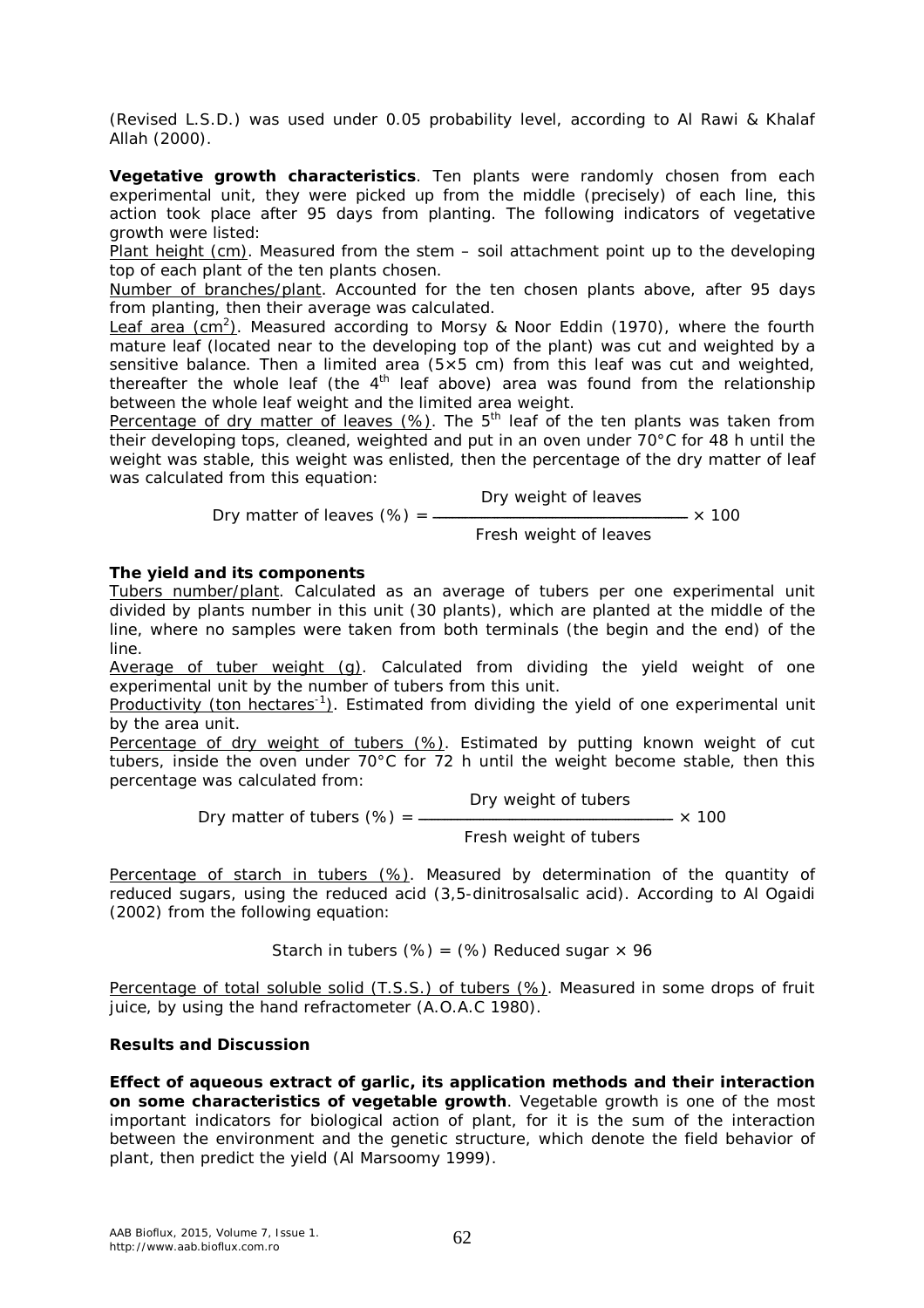Plant height (cm). The determination of plant height is an indicator of plant strength, this engenders either by increasing the length of phalanxes or by increasing the number of knots. Usually, the increment of vegetative growth leads to an increment of plant height, flowers number and finally the yield under suitable conditions for growth (Al Juboory 2001).

Table 4 show a significant effect of garlic extract in increasing the plant height with increasing the concentration of the extract, it was noted that the significant superiority was by using the 250 mL  $L^{-1}$ , which gave an average height of 38.78 cm, while the control plants gave the least height of 35.67 cm. These results are in accordance with those found by Hussein (2002), where the spraying of garlic extract (2.5 mL  $L^{-1}$ ) on to the Biet Alpha hybrid cucumber plants gave a significant superiority to increase the plant height.

For the application methods of the garlic extract, it was noted that the applying to soil method was significantly better (38.45 cm) than the spraying one (36.44 cm). While for the interaction between the extract concentrations and their application methods, there was a significant superiority of the interaction treatment (250 mL  $L^{-1}$  extract with applying to soil method) of (40.23 cm), over the control plants (35.67 cm) with both methods, which it was of the least height among treatments, but the treatment (40.23 cm) was non-significantly differ from the rest of treatments.

Table 4

| Effect of garlic extract, its application methods and their interaction on the potato plant |
|---------------------------------------------------------------------------------------------|
| height (cm)                                                                                 |

| <b>Extract concentration</b>                                 | Application methods                                 |         | Average of extract                          |
|--------------------------------------------------------------|-----------------------------------------------------|---------|---------------------------------------------|
| $(mL L^{-1})$                                                | Spraying                                            | To soil | concentration                               |
| O                                                            | 35.67                                               | 35.67   | 35.67                                       |
| 125                                                          | 36.32                                               | 39.46   | 37.89                                       |
| 250                                                          | 37.33                                               | 40.23   | 38.78                                       |
| Application methods<br>average                               | 36.44                                               | 38.45   |                                             |
| R.L.S.D. (0.05) for garlic<br>extract concentration = $1.17$ | R.L.S.D. (0.05) for application<br>methods = $1.91$ |         | R.L.S.D. (0.05) for<br>interaction = $3.67$ |

Number of branches/plant. Data in Table 5 indicated that there is no significant effect of garlic extract on this characteristic.

Table 5

Effect of garlic extract, its application methods and their interaction on the number of branches/plant in potato

| Extract concentration          | Application methods             |         | Average of extract   |
|--------------------------------|---------------------------------|---------|----------------------|
| (mL L $^{-1}$ )                | Spraying                        | To soil | concentration        |
| O                              | 2.79                            | 2.79    | 2.79                 |
| 125                            | 2.97                            | 3.42    | 3.20                 |
| 250                            | 2.99                            | 3.51    | 3.25                 |
| Application methods<br>average | 2.92                            | 3.24    |                      |
| R.L.S.D. (0.05) for garlic     | R.L.S.D. (0.05) for application |         | R.L.S.D. (0.05) for  |
| extract concentration = $N.S.$ | methods $= 0.11$                |         | interaction = $0.57$ |

However, for the application method, it showed a significant superiority of applying to soil method (3.24 branch/plant) over spraying method (2.92 branch/plant). While the effect of interaction, it was noted that the interaction treatment (250 mL  $L^{-1}$ , with applying to soil method, of 3.51 branch/plant), significantly did not differ from all treatment except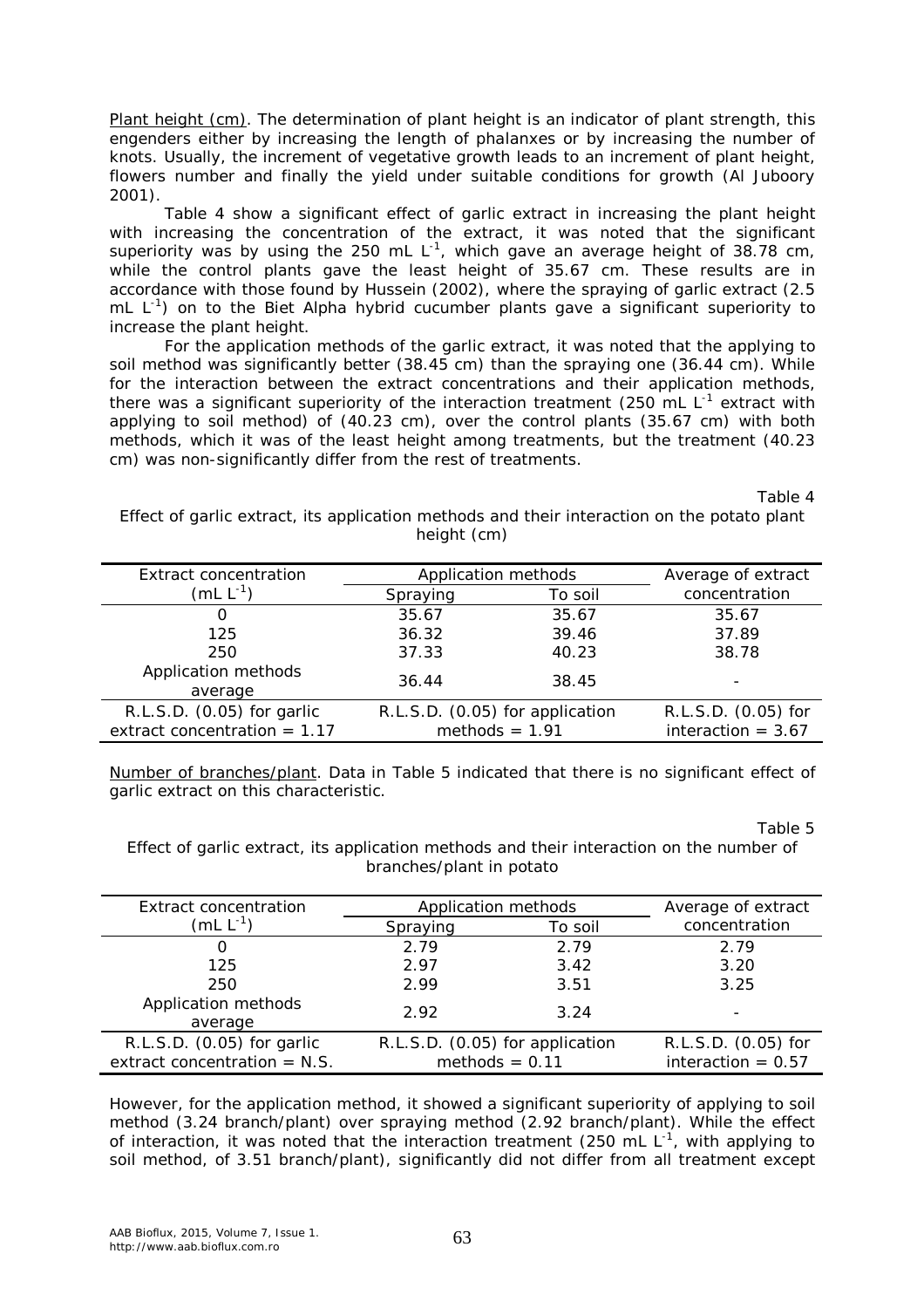the control plant with both methods of application of (2.79 branch/plant) it was significantly different, where the control was of the least number of branches.

The increasing results of branches due to the extract usage agree with Hussein (2002), it might be due to the content of auxin- like compounds in the extract (Table 3), reflected by the increasing characteristics of vegetative growth including branches of the plant (Abou Hussein et al 1975a,b).

Leaf area (cm<sup>2</sup>). Data in Table 6 show a significant superiority of the garlic extract concentration of 250 mL L<sup>-1</sup> (285.1 cm<sup>2</sup>) over 125 mL L<sup>-1</sup> (265.1 cm<sup>2</sup>) and control plants  $(223.6 \text{ cm}^2)$ , the latest was the least leaf area. The results might be due to the content of garlic extract of nutrients, vitamins and some other compounds, which encourage the production of plant hormones such as gibberellins and cytokinins, and eventually lead to an increase in leaf area. These results are in agreement with Hussein (2002) when she used the garlic extract in different concentrations (0, 2.5, 5.0, and 7.5 mL  $L^{-1}$ ) on cucumber, where this led to an increment in leaf area.

For the lonely effect of application method, the data in the Table 6 refer to a significant superiority of applying to soil method (279.3 cm<sup>2</sup>) over the spraying method  $(236.5 \text{ cm}^2)$ .

The interaction effect too, had a significant effect on this characteristic, so as noted, it's treatment of 250 mL  $L^{-1}$  applying to soil was the most effective treatment (316.5 cm<sup>2</sup>) among all others (125 mL  $L^{-1}$  and control) where the control with both methods enriched lower leaf area (223.6 cm<sup>2</sup>).

Table 6

Effect of garlic extract, its application methods and their interaction on the leaf area  $(cm<sup>2</sup>)$  of potato plant

| <b>Extract concentration</b>                                     | Application methods                                  |         | Average of extract                           |
|------------------------------------------------------------------|------------------------------------------------------|---------|----------------------------------------------|
| (mL $L^{-1}$ )                                                   | Spraying                                             | To soil | concentration                                |
| $\left( \right)$                                                 | 223.6                                                | 223.6   | 223.6                                        |
| 125                                                              | 232.3                                                | 297.8   | 265.1                                        |
| 250                                                              | 253.7                                                | 316.5   | 285.1                                        |
| Average of application<br>methods                                | 236.5                                                | 279.3   |                                              |
| R.L.S.D. (0.05) for garlic<br>extract concentration $=$<br>11.93 | R.L.S.D. (0.05) for application<br>methods = $30.16$ |         | R.L.S.D. (0.05) for<br>interaction = $17.67$ |

Percentage of leaf dry matter (%). Data's from Table 7 statistically indicates to nonsignificant effect of the three factors on this characteristic.

Table 7

Effect of garlic extract, its application methods and their interaction on the percentage of the leaf dry matter (%)

| Extract concentration             | Application methods             |         | Average of extract   |
|-----------------------------------|---------------------------------|---------|----------------------|
| $(mL L^{-1})$                     | Spraying                        | To soil | concentration        |
| $\left($                          | 12.37                           | 12.37   | 12.37                |
| 125                               | 12.43                           | 12.63   | 12.53                |
| 250                               | 12.67                           | 12.91   | 12.79                |
| Average of application<br>methods | 12.49                           | 12.64   |                      |
| R.L.S.D. (0.05) for garlic        | R.L.S.D. (0.05) for application |         | R.L.S.D. (0.05) for  |
| extract concentration = $N.S.$    | methods $= N.S.$                |         | interaction $=$ N.S. |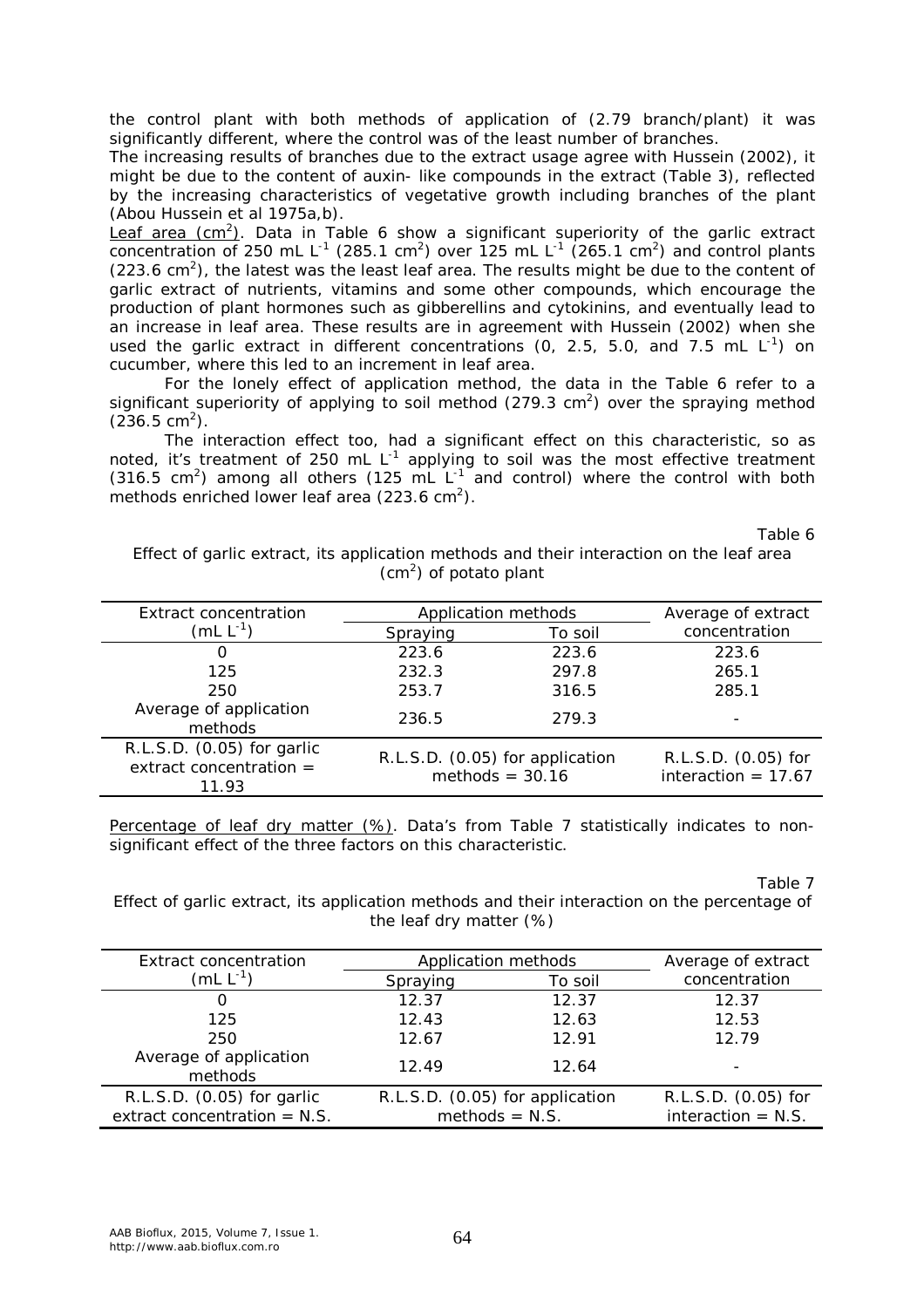#### *The yield and its components*

Number of tubers/plant. Data in Table 8 show that the extract concentration of 250 mL L<sup>-1</sup>  $(6.72$  tuber/plant) was non-significantly different from the 125 mL  $L^{-1}$ , while both significantly differed from the control plants (5.67 tubers/plant). This increase might be due to the content of aqueous extract of garlic, which is rich in nutrients as displayed in Table 3. The availability of these nutrients for the plant in sufficient qualities was necessary for its growth and precisely concerning to their role in increasing the division and extending the cells, beside to improving the performance of plant growth regulators, which are interfere in the extending and elongation of the cells, or it might be due to the existence of auxin– like materials within the garlic extract, so when the extract applied, especially of high concentration to the plants, the plant hormones content (auxin) will increase in the plant, causing an increase in vegetative growth characteristics, which one of them was increasing plant height, leaf number and branches number, reflected on increasing fruit number/plant (Abou Hussein et al 1975a,b). These results are with in accordance with those reported by Mengel & Arneke (1982) and Al Obaidi (1996).

Regarding to the application methods alone, the data in Table 8 indicated a significant superiority of the applying to soil method (6.67 tuber/plant) over the spraying method (5.88 tuber/plant).

For interaction, it was noted that its treatment (250 mL  $L^{-1}$  garlic extract with applying to soil method) had an average of 7.37 tuber/plant and it was significantly higher than all other interaction treatments, and the least number of tubers were at the control plants within both methods (on average 5.67 tuber/plant).

Table 8

| Extract concentration             | Application methods             |         | Average of extract   |
|-----------------------------------|---------------------------------|---------|----------------------|
| (mL L $^{-1}$ )                   | Spraying                        | To soil | concentration        |
| O                                 | 5.67                            | 5.67    | 5.67                 |
| 125                               | 5.91                            | 6.97    | 6.44                 |
| 250                               | 6.06                            | 7.37    | 6.72                 |
| Average of application<br>methods | 5.88                            | 6.67    |                      |
| R.L.S.D. (0.05) for garlic        | R.L.S.D. (0.05) for application |         | R.L.S.D. (0.05) for  |
| extract concentration = $0.77$    | methods = $0.67$                |         | interaction = $1.07$ |

Effect of garlic extract, its application methods and their interaction on the number of tuber/plant in potato

Average of tuber weight (g). For the garlic extract concentration only, there was a significant superiority (250 mL L<sup>-1</sup>) of 110.8 g over both concentration (125 mL L<sup>-1</sup> with 100.3 g) and the least value in control plants  $(93.8 g)$ , where the latest two had nonsignificant difference between them (Table 9). These results suggests effect of the garlic extract (Table 3), that includes materials, vitamins and hormones, which if they become available in sufficient qualities will be the main reason to improve the growth of plants, especially their role in increasing the division and extending of the cells, as well as enhancement of the performance of plant regulators inside the plant, which directly participate in the extending and elongation of cells. Or the reason of these results might be the content of garlic extract of the auxin– like substances, so the original content of the auxins in the plants will increase, when there plants were sprayed with the garlic extract, especially the high concentration of the extract, subsequently this will be reflected on the characteristics of vegetative growth, which one of them is the average of tuber weight (Abou Hussein et al 1975a,b). These results are in accordance with reports by Mengel & Arneke (1982) and Al Obaidi (1996).

The singular effect of application method is indicated in Table 9, where the applying to soil method is significantly more effective (106.3 g) comparing with spraying method (97.0 g). But concerning the interaction alone it was statistically non-significant.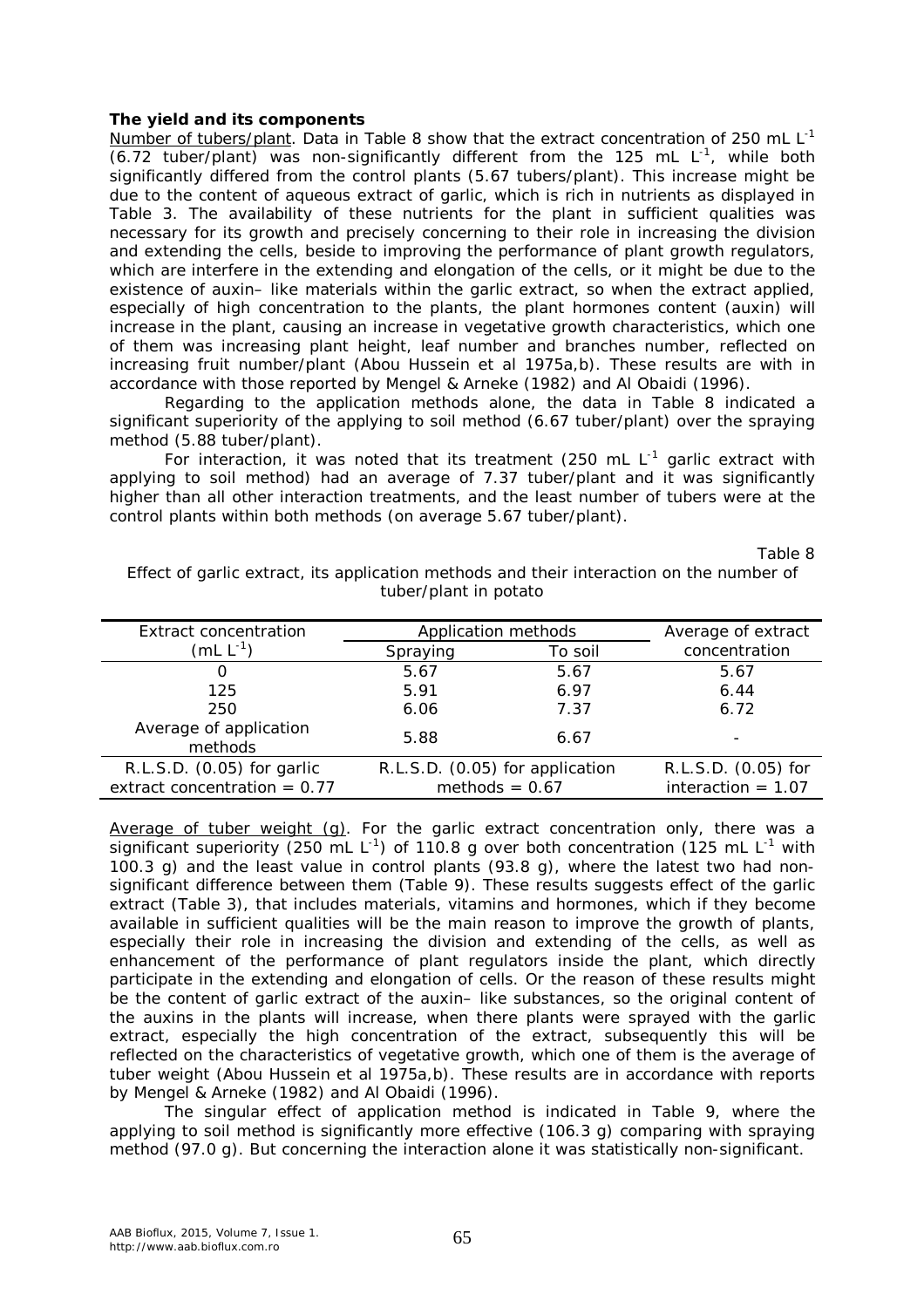Table 9

| <b>Extract Concentration</b><br>(mL $L^{-1}$ )               | Application methods<br>Spraying<br>To soil          |       | Average of extract<br>concentration         |
|--------------------------------------------------------------|-----------------------------------------------------|-------|---------------------------------------------|
| O                                                            | 93.8                                                | 93.8  | 93.8                                        |
| 125                                                          | 93.9                                                | 106.7 | 100.3                                       |
| 250                                                          | 103.3                                               | 118.3 | 110.8                                       |
| Average of application<br>methods                            | 97.0                                                | 106.3 |                                             |
| R.L.S.D. (0.05) for garlic<br>extract concentration = $8.67$ | R.L.S.D. (0.05) for application<br>methods = $7.13$ |       | R.L.S.D. (0.05) for<br>interaction $=$ N.S. |

Effect of garlic extract, its application methods and their interaction on the average of tuber weight (g) in potato

Productivity (ton hectares<sup>-1</sup>). Data in the Table 10 showed a significant superiority of garlic extract concentration of 250 mL L<sup>-1</sup> (27.88 ton hectares<sup>-1</sup>) over both 0 and 125 mL L<sup>-1</sup>, where the least productivity was shown by the control (20.52 ton hectares<sup>-1</sup>). These results may be due to the natural content of garlic extract of auxin– like substances (Table 3), which gave rise to increments of these plant regulators in the plant after the spraying of garlic extract, especially in the case of high concentrations of extract. This increment should be reflected on the measurements of vegetative growth including plant height, leaves number, and last increase the total yield of plant (Abou Hussein et al 1975a,b).

The singular effect of application methods of garlic extract referred to a significant superiority of applying to soil method (26.63 ton hectares<sup>-1</sup>) over the spraying method  $(23.48 \text{ ton hectares}^{-1})$ . This result is in agree with Abou Hussein et al  $(1975a,b)$ , when he studied the squash plants after spraying them with garlic extract, where the yield quality was enhanced, so the researchers found that the garlic extract had a similar effect on plants just like auxins.

For the interaction alone, the treatment with 250 mL  $L^{-1}$  garlic extract applying to soil method (30.32 ton hectares<sup>-1</sup>) was significantly highest than the rest of the treatments (except the 125 mL  $L^{-1}$  with the same applying methods was non-significantly different). While the least productivity was observed in the control plants for both application methods (20.52 ton hectares<sup>-1</sup>).

Table 10

Effect of garlic extract, its application methods and their interaction on the productivity (ton hectares<sup>-1</sup>) in potato

| Extract concentration                                        | Application methods             |                  | Average of extract                          |
|--------------------------------------------------------------|---------------------------------|------------------|---------------------------------------------|
| (mL $L^{-1}$ )                                               | Spraying                        | To soil          | concentration                               |
| O                                                            | 20.52                           | 20.52            | 20.52                                       |
| 125                                                          | 24.48                           | 29.04            | 26.76                                       |
| 250                                                          | 23.44                           | 30.32            | 27.88                                       |
| Average of application<br>methods                            | 23.48                           | 26.63            |                                             |
| R.L.S.D. (0.05) for garlic<br>extract concentration = $1.06$ | R.L.S.D. (0.05) for application | methods = $2.73$ | R.L.S.D. (0.05) for<br>interaction = $3.03$ |

Percentage of dry matter in tubers (%). As seen in Table 11, no statistical significance appeared for the singular effect of garlic extract concentrations, the application method, or even for the interaction between them on the percentage of dry matter in tubers of potatoes.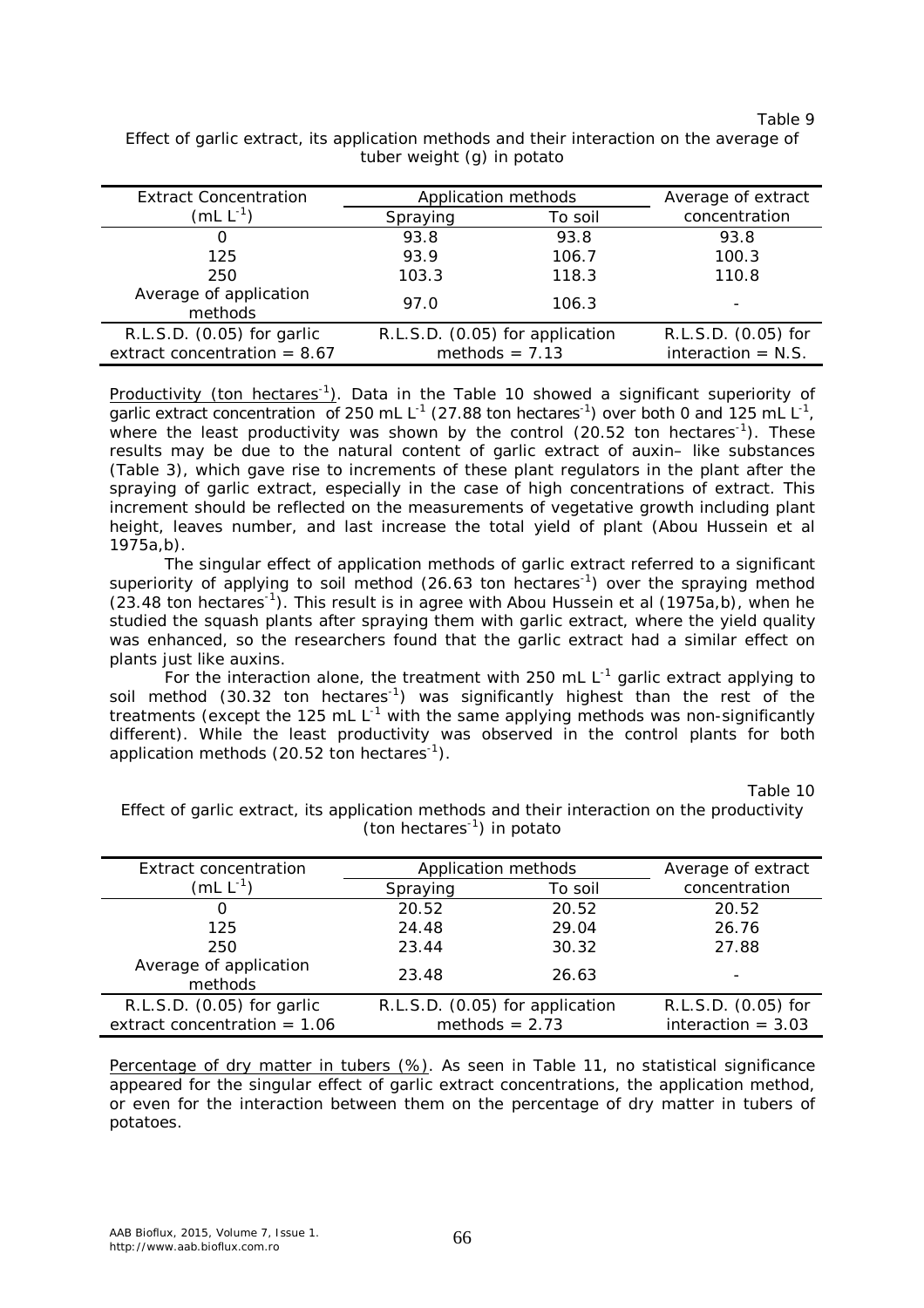| Application methods             |         | Average of extract                          |
|---------------------------------|---------|---------------------------------------------|
| Spraying                        | To soil | concentration                               |
| 17.80                           | 17.80   | 17.80                                       |
| 18.17                           | 18.21   | 18.19                                       |
| 18.33                           | 18.52   | 18.43                                       |
| 18.10                           | 18.18   |                                             |
| R.L.S.D. (0.05) for application |         | R.L.S.D. (0.05) for<br>interaction $=$ N.S. |
|                                 |         | $methods = N.S.$                            |

Effect of garlic extract, its application methods and their interaction on the percentage of dry matter in tubers of potato (%)

Percentage of starch in tubers (%). The singular effect of garlic extract concentrations (Table 12) it was significant. Where its concentration of 250 mL  $L^{-1}$  (12.45%) was nonsignificantly different from 125 mL L<sup>-1</sup> (11.57%), but significantly different from the control plant, which was of the minimum percentage of starch (9.13%).

For the application methods of extract, the applying of soil method was significantly superior (11.59%) over the spraying method (10.50).

The interaction treatment of 250 mL  $L^{-1}$  with applying to soil method (13.18%) resulted the highest content of starch, which didn't differ significantly from the 125 mL  $L^{-1}$ (same method), while was significantly different from the rest of treatments. The control (0 mL  $L^{-1}$ ) showed the least starch percentage in tubers with both methods (9.13%).

Table 12

Effect of garlic extract, its application methods and their interaction on the percentage of starch in tubers on potato plants (%)

| Extract concentration             | Application methods             |         | Average of extract   |
|-----------------------------------|---------------------------------|---------|----------------------|
| $(mL L^{-1})$                     | Spraying                        | To soil | concentration        |
| O                                 | 9.13                            | 9.13    | 9.13                 |
| 125                               | 10.67                           | 12.47   | 11.57                |
| 250                               | 11.71                           | 13.18   | 12.45                |
| Average of application<br>methods | 10.50                           | 11.59   |                      |
| R.L.S.D. (0.05) for garlic        | R.L.S.D. (0.05) for application |         | R.L.S.D. (0.05) for  |
| extract oncentration = $1.09$     | methods $= 0.81$                |         | interaction = $0.97$ |

Percentage of total soluble solids (T.S.S.) in tubers (%). Data in Table 13 show a significant difference in the singular effect of garlic extract concentration only, where the 250 mL L<sup>-1</sup> (8.79%) significantly differ from 0 and 125 mL L<sup>-1</sup> (6.93 and 8.22%) respectively.

Table 13

Effect of garlic extract, its application methods and their interaction on the percentage of T.S.S. in tubers in potato (%)

| Extract concentration             | Application methods             |         | Average of extract   |
|-----------------------------------|---------------------------------|---------|----------------------|
| $(mL L^{-1})$                     | Spraying                        | To soil | concentration        |
|                                   | 6.93                            | 6.93    | 6.93                 |
| 125                               | 7.92                            | 8.52    | 8.22                 |
| 250                               | 8.67                            | 8.91    | 8.79                 |
| Average of application<br>methods | 7.84                            | 8.12    |                      |
| R.L.S.D. (0.05) for garlic        | R.L.S.D. (0.05) for application |         | R.L.S.D. (0.05) for  |
| extract concentration = $0.33$    | $methods = N.S.$                |         | interaction $=$ N.S. |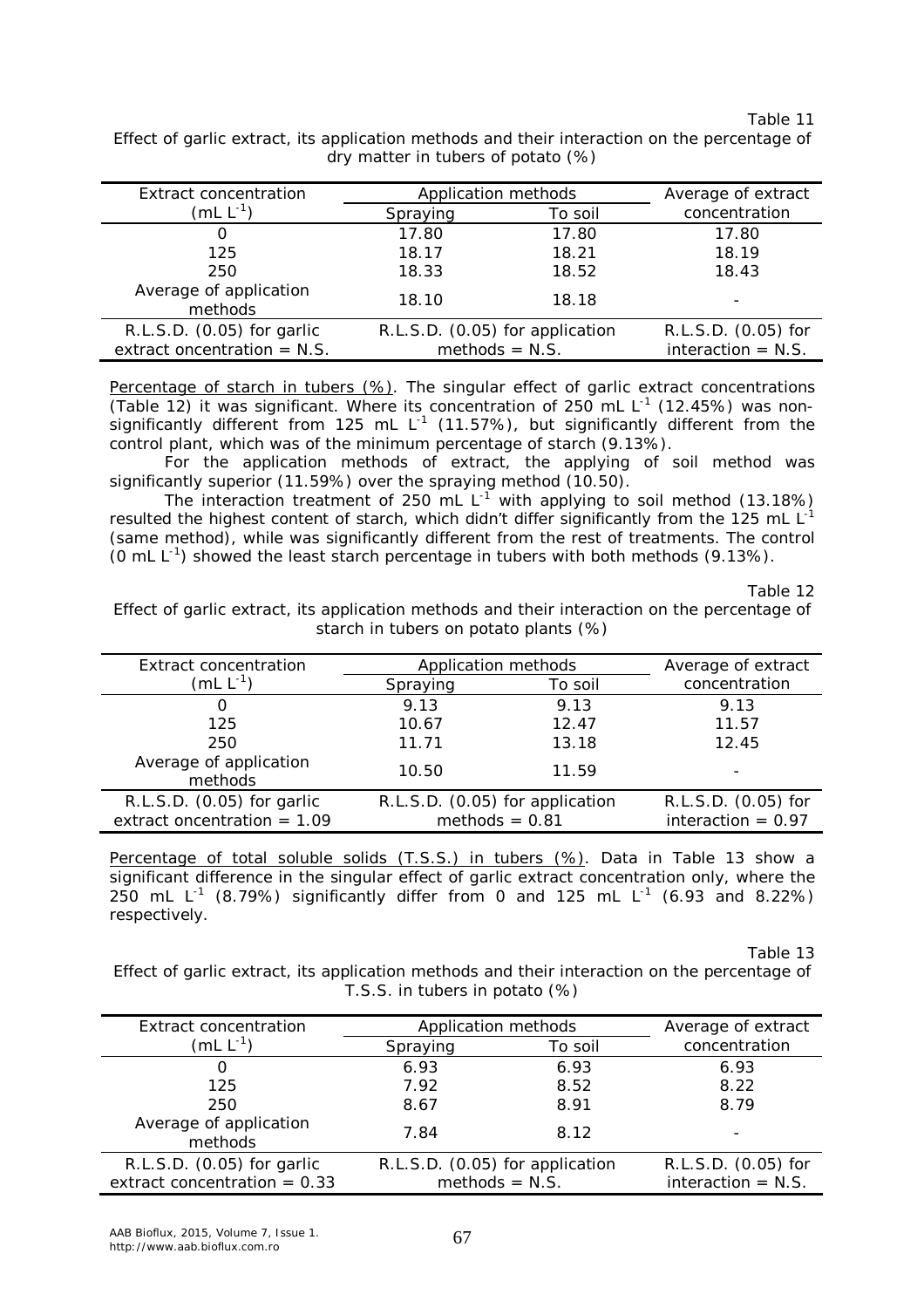This result was in accordance with that found by Hussein (2002), who sprayed garlic extract in 2.5 mL L<sup>-1</sup> concentration on cucumber plants, which led to highest increment in T.S.S. in fruits.

For the application methods and for the interaction treatments there was no significant difference in the content of T.S.S.

**Conclusions**. From this study it may be concluded that the application of the aqueous extract of garlic in concentration of 250 mL  $L^{-1}$  gives the highest effect on most characteristics of vegetative growth and yield, where it increased the plant height, number of branches, leaf area, number of tubers, weight of tubers, productivity, percentage of starch, percentage of dry matter and T.S.S. of tubers, due to the sum of contents of garlic extract substances, which are natural and environmentally safe.

For the singular effect of the application methods of extract, the applying to soil method was superior over and more effective than the spraying method on the leaves of the plant. So we recommend to use the aqueous extract of garlic to be applied to soil, in order to improve the growth and yield of potato crop or other field crops (that succeeded to be planted in Basra conditions) besides to the economic or strategic crops. As well as another types of plant extracts may be used to improve the growth and yield of field crops.

#### **References**

- Abou Hussein M. R., Fadle S. M., Walley Y. A., 1975a Effect of garlic bulb extract on flowering, sex ratio, and yield of squash. I. Effect of different fractions of partitioned garlic bulb extract on flowering in squash. Egypt J Hort 2(1):3–10.
- Abou Hussein M. R., Fadle S.M., Walley Y. A., 1975b Effect of garlic bulb extract on flowering, sex ratio, and yield of squash. II. Modulation of sex ration by application of different fraction of garlic bulb extract. Egypt J Hort 2(1):11–22.
- Aboul Ees R. M. E., 2005 The technology of potato planting. Ministry of Agriculture, The General Society of Agricultural Guidance and Corporation, A guidance broadcast, Egypt.
- A. O. A. C., 1980 Official methods of analysis 13<sup>th</sup> ed. Association of Official Analysis Chemists, Washington D.C., USA.
- Al Bahhash N. A. A., 2006 Guidances for potato production. Ministry of Agriculture. The General Society of Agricultural Guidance and Corporation, A guidance broadcast, Iraq.
- Al Juboory A. W. A. A., 2001 Effect of the protection treatment on the storage behavior of potato tubers cv. Daiamond and Desry. MSc Thesis, College of Agriculture, Baghdad University, Iraq.
- Al Marsoomy H. G. K., 1999 Effect of some factors on the vegetative growth, flowering and yield of seeds in three cultivars of onion *Allium cepa* (L.). PhD Thesis, College of Agriculture, Abu Ghraib, Baghdad University, Iraq.
- Al Obaidi M. J., 1996 Potassium compounds in Iraqi soils. PhD Thesis, College of Agriculture, Baghdad University, Iraq.
- Al Ogaidi R. M. M., 2002 Effect of the bacterial inoculation and spraying with trace elements (Ferrous and Boron) on biological fixation of atmospheric nitrogen, growth characteristics and yield of Beas plants *Pisum sativum* (L.). MSc Thesis, College of Agriculture, Tikrit University, Ministry of Higher Education and Scientific Research, Iraq.
- Al Rawi A., Chakravarty H. L., 1964 Medicinal plants of Iraq. Ministry of Agriculture and Irrigation. National Herbarium of Iraq pp. 95–96.
- Al Rawi K. M., Khalaf Allah A. A. M., 2000 Statistical designation and analysis of agricultural experiments. Dar Al Kotob press for printing and publishing  $(2^{nd}$  ed), Mousil University, Iraq.
- Hasan M. A., Jarjees M. M., Hamdi A. W., 2002 Effect of the planting date on growth and yield of potato at eastern and northern areas of Iraq. IBAA' J for Agricultural Researches 12(1):112–114.